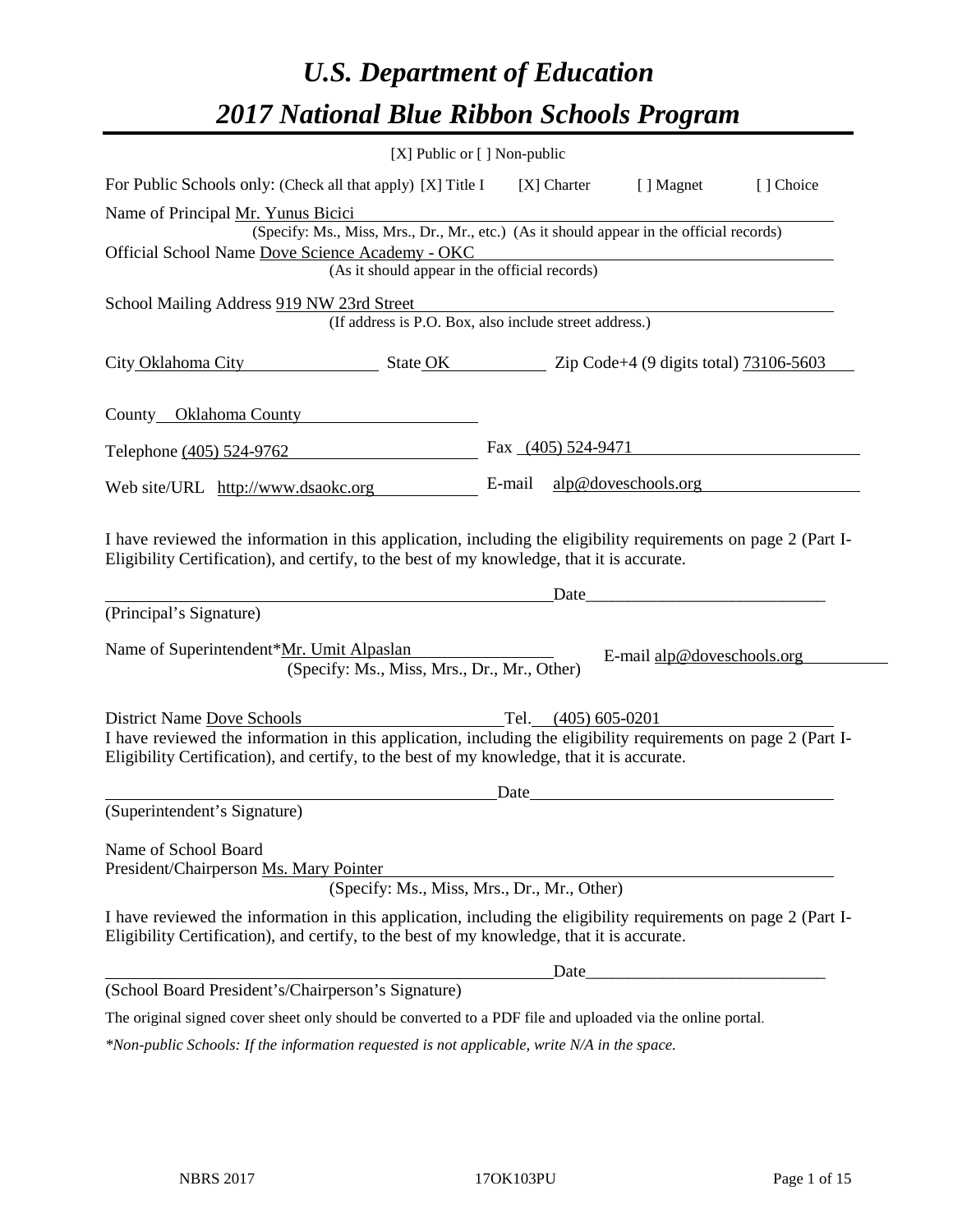The signatures on the first page of this application (cover page) certify that each of the statements below, concerning the school's eligibility and compliance with U.S. Department of Education and National Blue Ribbon Schools requirements, are true and correct.

- 1. The school configuration includes one or more of grades K-12. (Schools on the same campus with one principal, even a K-12 school, must apply as an entire school.)
- 2. All nominated public schools must meet the state's performance targets in reading (or English language arts) and mathematics and other academic indicators (i.e., attendance rate and graduation rate), for the all students group and all subgroups, including having participation rates of at least 95 percent using the most recent accountability results available for nomination.
- 3. To meet final eligibility, all nominated public schools must be certified by states prior to September 2017 in order to meet all eligibility requirements. Any status appeals must be resolved at least two weeks before the awards ceremony for the school to receive the award.
- 4. If the school includes grades 7 or higher, the school must have foreign language as a part of its curriculum.
- 5. The school has been in existence for five full years, that is, from at least September 2011 and each tested grade must have been part of the school for the past three years.
- 6. The nominated school has not received the National Blue Ribbon Schools award in the past five years: 2012, 2013, 2014, 2015, or 2016.
- 7. The nominated school has no history of testing irregularities, nor have charges of irregularities been brought against the school at the time of nomination. The U.S. Department of Education reserves the right to disqualify a school's application and/or rescind a school's award if irregularities are later discovered and proven by the state.
- 8. The nominated school has not been identified by the state as "persistently dangerous" within the last two years.
- 9. The nominated school or district is not refusing Office of Civil Rights (OCR) access to information necessary to investigate a civil rights complaint or to conduct a district-wide compliance review.
- 10. The OCR has not issued a violation letter of findings to the school district concluding that the nominated school or the district as a whole has violated one or more of the civil rights statutes. A violation letter of findings will not be considered outstanding if OCR has accepted a corrective action plan from the district to remedy the violation.
- 11. The U.S. Department of Justice does not have a pending suit alleging that the nominated school or the school district as a whole has violated one or more of the civil rights statutes or the Constitution's equal protection clause.
- 12. There are no findings of violations of the Individuals with Disabilities Education Act in a U.S. Department of Education monitoring report that apply to the school or school district in question; or if there are such findings, the state or district has corrected, or agreed to correct, the findings.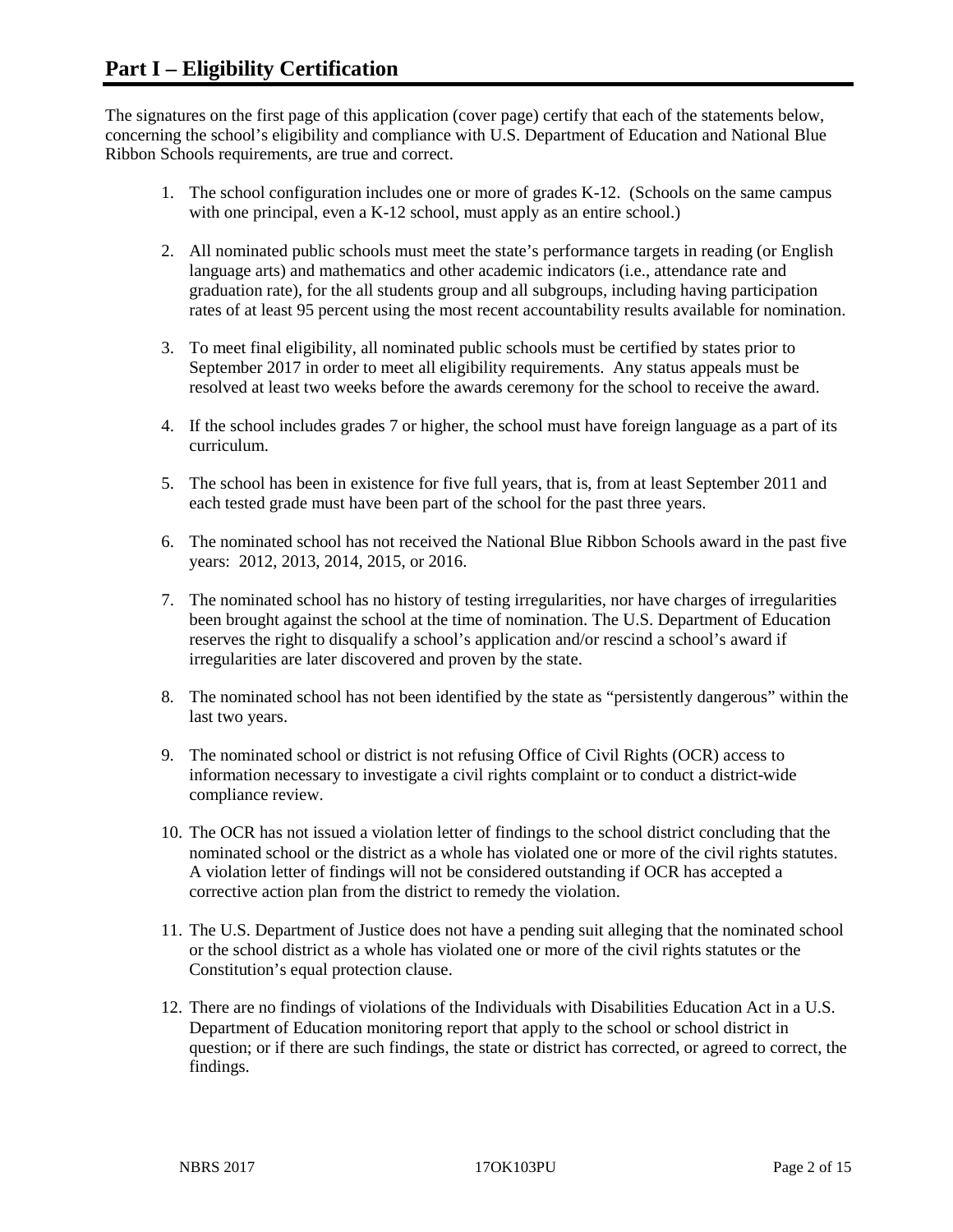#### **Data should be provided for the most recent school year (2016-2017) unless otherwise stated.**

#### **DISTRICT**

1. Number of schools in the district  $0$  Elementary schools (includes K-8) (per district designation): 0 Middle/Junior high schools 1 High schools 0 K-12 schools

#### 1 TOTAL

**SCHOOL** (To be completed by all schools)

2. Category that best describes the area where the school is located:

[X] Urban or large central city [ ] Suburban with characteristics typical of an urban area

- [ ] Suburban
- [ ] Small city or town in a rural area
- [ ] Rural
- 3. Number of students as of October 1, 2016 enrolled at each grade level or its equivalent in applying school:

| Grade                           | # of         | # of Females | <b>Grade Total</b> |
|---------------------------------|--------------|--------------|--------------------|
|                                 | <b>Males</b> |              |                    |
| <b>PreK</b>                     | 0            | 0            | $\theta$           |
| K                               | 0            | 0            | 0                  |
| $\mathbf{1}$                    | 0            | 0            | 0                  |
| $\boldsymbol{2}$                | 0            | 0            | 0                  |
| 3                               | 0            | 0            | 0                  |
| 4                               | 0            | 0            | 0                  |
| 5                               | 0            | 0            | 0                  |
| 6                               | 36           | 47           | 83                 |
| 7                               | 44           | 40           | 84                 |
| 8                               | 34           | 51           | 85                 |
| 9                               | 35           | 43           | 78                 |
| 10                              | 30           | 35           | 65                 |
| 11                              | 25           | 26           | 51                 |
| 12 or higher                    | 29           | 31           | 60                 |
| <b>Total</b><br><b>Students</b> | 233          | 273          | 506                |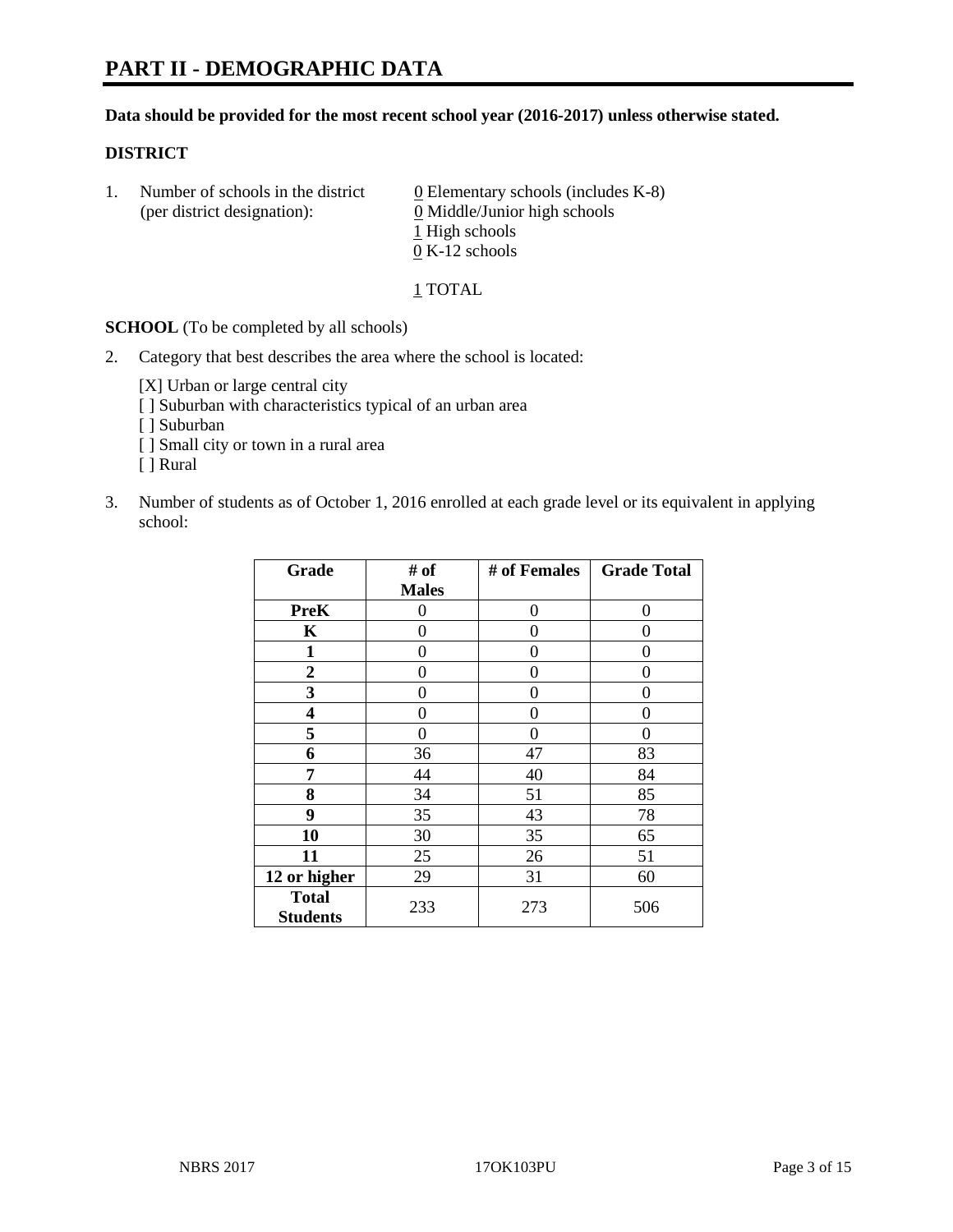the school:  $4\%$  Asian

4. Racial/ethnic composition of  $1\%$  American Indian or Alaska Native 8 % Black or African American 75 % Hispanic or Latino 0 % Native Hawaiian or Other Pacific Islander 12 % White 0 % Two or more races **100 % Total**

(Only these seven standard categories should be used to report the racial/ethnic composition of your school. The Final Guidance on Maintaining, Collecting, and Reporting Racial and Ethnic Data to the U.S. Department of Education published in the October 19, 2007 *Federal Register* provides definitions for each of the seven categories.)

5. Student turnover, or mobility rate, during the 2015 – 2016 school year: 4%

This rate should be calculated using the grid below. The answer to (6) is the mobility rate.

| <b>Steps For Determining Mobility Rate</b>         | Answer |  |
|----------------------------------------------------|--------|--|
| (1) Number of students who transferred to          |        |  |
| the school after October 1, 2015 until the         | 5      |  |
| end of the 2015-2016 school year                   |        |  |
| (2) Number of students who transferred             |        |  |
| <i>from</i> the school after October 1, 2015 until | 14     |  |
| the end of the 2015-2016 school year               |        |  |
| (3) Total of all transferred students [sum of      | 19     |  |
| rows $(1)$ and $(2)$ ]                             |        |  |
| (4) Total number of students in the school as      |        |  |
| of October 1, 2015                                 | 485    |  |
| (5) Total transferred students in row (3)          |        |  |
| divided by total students in row (4)               | 0.039  |  |
| $(6)$ Amount in row $(5)$ multiplied by 100        |        |  |

6. English Language Learners (ELL) in the school:  $6\%$ 

32 Total number ELL

Specify each non-English language represented in the school (separate languages by commas): Spanish, Turkish, Vietnamese

- 7. Students eligible for free/reduced-priced meals: 85 % Total number students who qualify: 428
- 8. Students receiving special education services: 3 %

15 Total number of students served

Indicate below the number of students with disabilities according to conditions designated in the Individuals with Disabilities Education Act. Do not add additional conditions. It is possible that students may be classified in more than one condition.

| 1 Autism                              | $\underline{0}$ Orthopedic Impairment   |
|---------------------------------------|-----------------------------------------|
| 0 Deafness                            | 3 Other Health Impaired                 |
| 0 Deaf-Blindness                      | 9 Specific Learning Disability          |
| 1 Emotional Disturbance               | $1$ Speech or Language Impairment       |
| 0 Hearing Impairment                  | 0 Traumatic Brain Injury                |
| 0 Mental Retardation                  | 0 Visual Impairment Including Blindness |
| $\underline{0}$ Multiple Disabilities | <b>0</b> Developmentally Delayed        |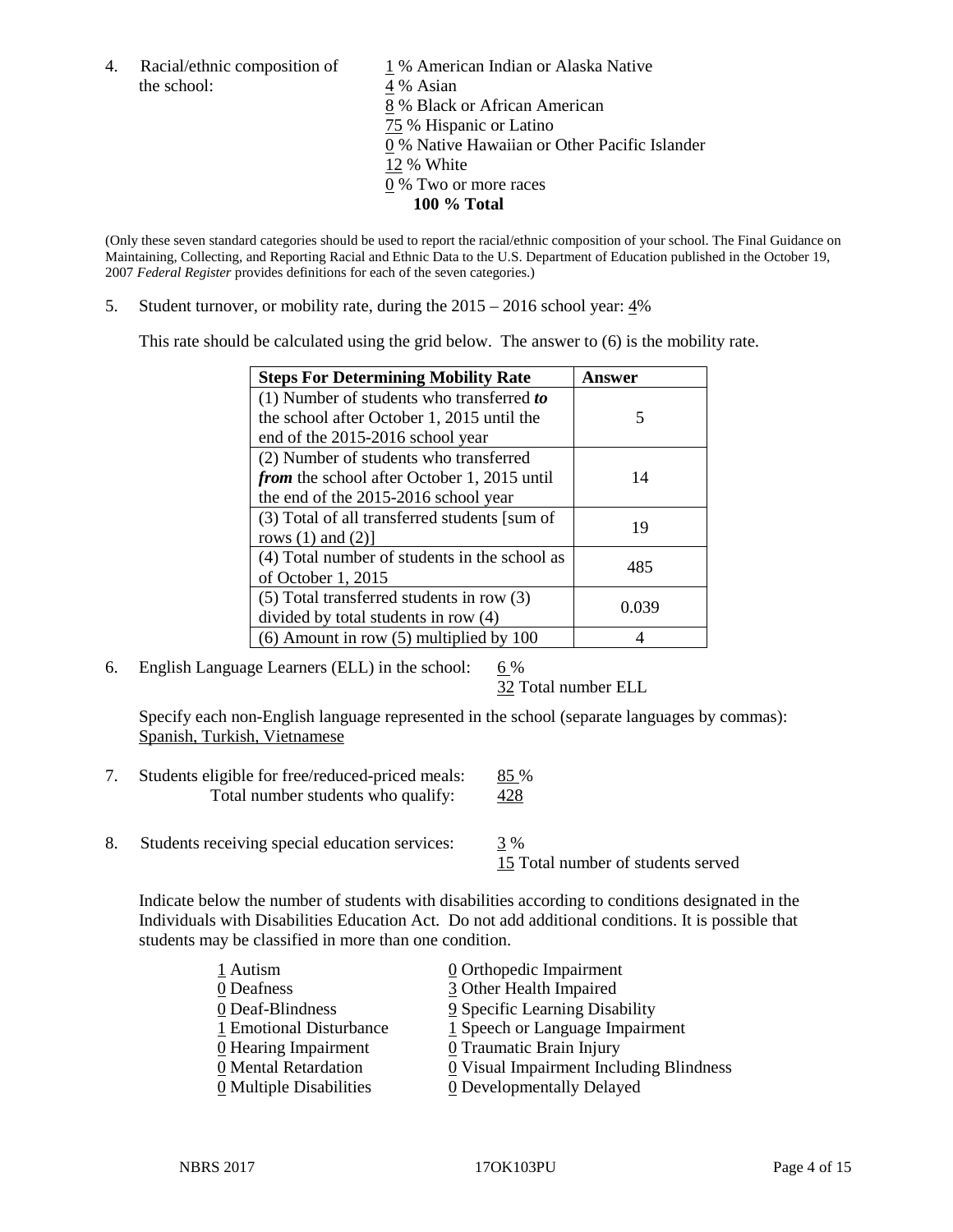- 9. Number of years the principal has been in her/his position at this school:  $6$
- 10. Use Full-Time Equivalents (FTEs), rounded to nearest whole numeral, to indicate the number of school staff in each of the categories below:

|                                        | <b>Number of Staff</b> |
|----------------------------------------|------------------------|
| Administrators                         | 3                      |
| Classroom teachers including those     |                        |
| teaching high school specialty         | 29                     |
| subjects                               |                        |
| Resource teachers/specialists/coaches  |                        |
| e.g., reading, math, science, special  | 5                      |
| education, enrichment, technology,     |                        |
| art, music, physical education, etc.   |                        |
| Paraprofessionals under the            |                        |
| supervision of a licensed professional | $\Omega$               |
| supporting single, group, or classroom |                        |
| students.                              |                        |
| Student support personnel              |                        |
| e.g., guidance counselors, behavior    |                        |
| interventionists, mental/physical      |                        |
| health service providers,              | $\mathcal{D}$          |
| psychologists, family engagement       |                        |
| liaisons, career/college attainment    |                        |
| coaches, etc.                          |                        |

- 11. Average student-classroom teacher ratio, that is, the number of students in the school divided by the FTE of classroom teachers, e.g.,  $22:1$  18:1
- 12. Show daily student attendance rates. Only high schools need to supply yearly graduation rates.

| <b>Required Information</b> | 2015-2016 | 2014-2015 | 2013-2014 | 2012-2013 | 2011-2012 |
|-----------------------------|-----------|-----------|-----------|-----------|-----------|
| Daily student attendance    | 96%       | 97%       | 97%       | 97%       | 97%       |
| High school graduation rate | 98%       | 00%       | 00%       | $00\%$    | 100%      |

#### 13. **For high schools only, that is, schools ending in grade 12 or higher.**

Show percentages to indicate the post-secondary status of students who graduated in Spring 2016.

| <b>Post-Secondary Status</b>                  |     |
|-----------------------------------------------|-----|
| Graduating class size                         | 46  |
| Enrolled in a 4-year college or university    | 40% |
| Enrolled in a community college               | 58% |
| Enrolled in career/technical training program | 0%  |
| Found employment                              | 0%  |
| Joined the military or other public service   | 2%  |
| $\Delta$ ther                                 | 0/  |

14. Indicate whether your school has previously received a National Blue Ribbon Schools award. Yes No X

If yes, select the year in which your school received the award.

15. In a couple of sentences, provide the school's mission or vision statement.

To provide a STEM-focused, college preparatory curriculum within a caring environment to ensure all students reach their fullest potential--intellectually, socially, emotionally, and physically.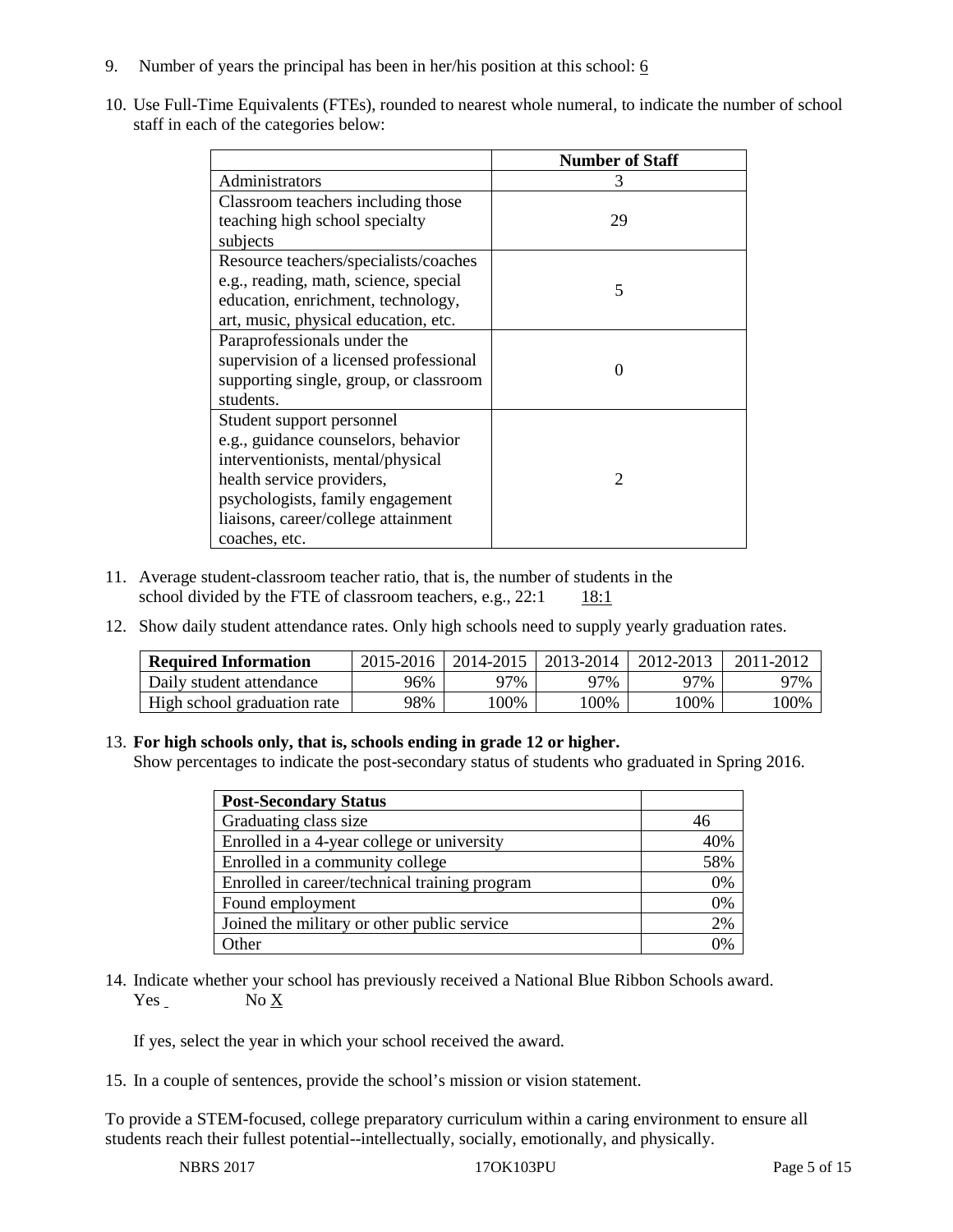16. **For public schools only**, if the school is a magnet, charter, or choice school, explain how students are chosen to attend.

Dove Science Academy-OKC is a public charter school sponsored by the Oklahoma City Public School District. There are no pre-requisites or screening processes for acceptance to our school. Each Spring we accept applications for the next school year. If the number of applicants is greater than the number of anticipated spots for a specific grade level, we hold a public lottery for acceptance and waiting list. If the number of applicants is less than the number of anticipated spots, we accept all applicants for that grade level. The exception to this policy is for siblings of current students who are automatically accepted if spots are available prior to the lottery.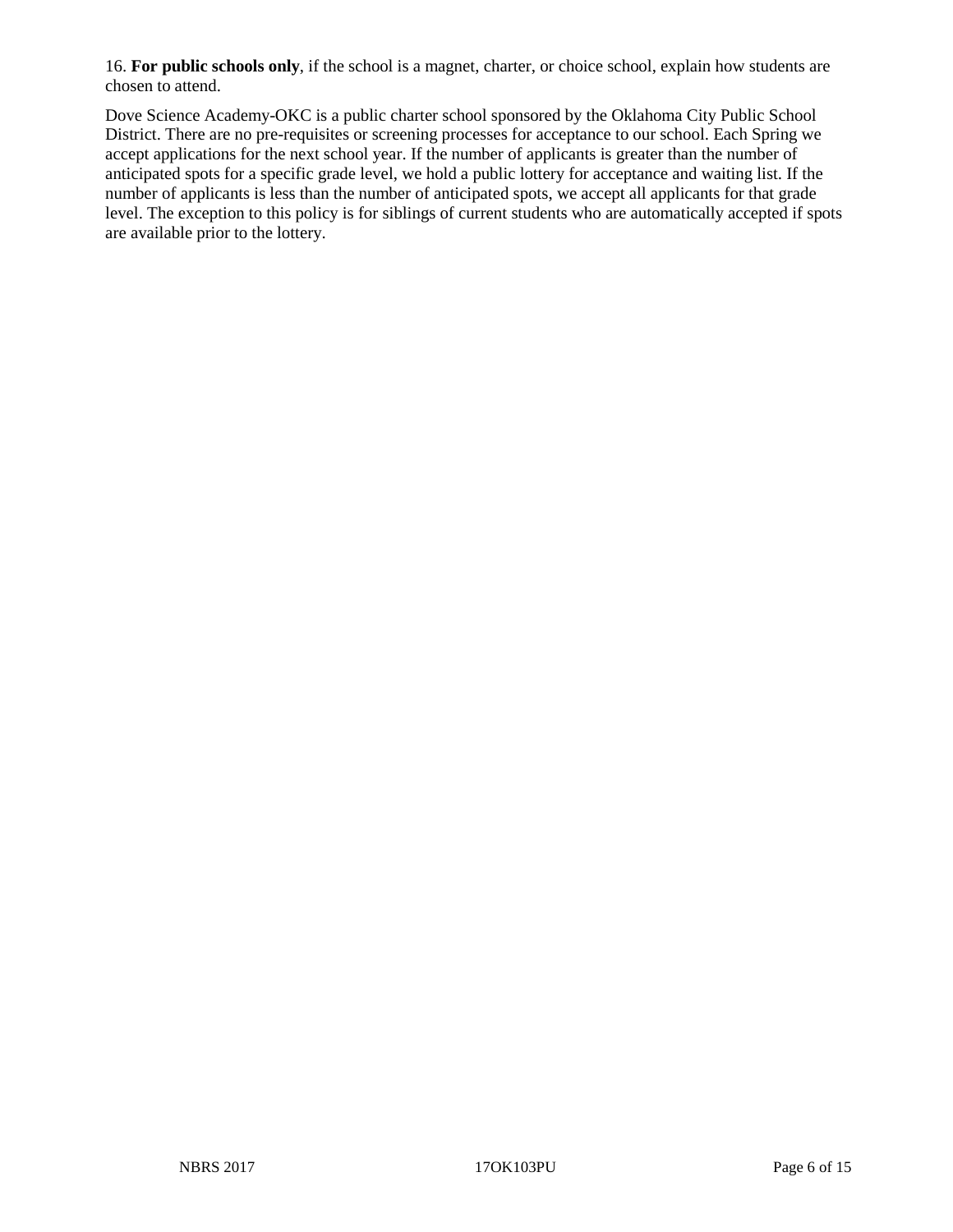## **PART III – SUMMARY**

Opened in 2001, Dove Science Academy-OKC is a college preparatory STEM-focused public charter school serving approximately 500 students each year from in and around the metro area in grades 6 through 12. The majority of Dove Science Academy-OKC students (85%) qualify for Free/Reduced Lunch and are of minority ethnicity (90%). While our mission is for every student to reach his/her full potential, our goal is for all DSA students to continue their education at a college or university upon graduation and to serve their communities as healthy, informed, engaged, and productive members of society. This is an especially challenging goal since the majority of our students come from poverty-level families with no college education or even basic awareness of the college/scholarship application process. With graduation rates of 98% or higher and 100% college acceptance rates for seniors for over 15 years, we have established a culture of success and a commitment by all stakeholders to the core belief that all students can learn and succeed at high levels.

In order to achieve and sustain these successes, we implement a wide array of programs and strategies to ensure that every student receives individualized goals, differentiated instruction, and multiple assessments to measure progress in all areas. It starts with our college prep curriculum vertically aligned through all core subjects from grades 6 through 12. Offering high school courses to middle school students, Advanced Placement courses for all levels of high school students, and concurrent college courses for all Juniors and Seniors ensures that every student is challenged and that opportunities to excel exist for every student at every skill level. We are also a Project Lead The Way (PLTW) campus for Bio-medicine, and this track of elective courses are available to all high school students without pre-requisites.

In order to support students in their efforts, we employ many supplemental strategies and programs to ensure that no student falls too far behind or is unable to catch up to progress toward their individualized goals. After-school tutoring (9th Hour), Saturday classes, inter-session remediation and credit recovery portfolios are all effective in helping our students learn to take responsibility for their education, chart their own goals and progress, and manage their time/effort to make sure they stay on track.

Additionally, we require all students in grades 6 through 12 to take the STAR Reading Assessment at least twice each school year. Based on a student's individual reading level, we set yearly and quarterly reading goals. Every student is required to reach his/her yearly reading goal through the Accelerated Reader program in order to receive full course credit and advance to the next grade. These reading goals encourage students to carefully track their goals and progress, but they also support healthy competition among peers since only the student and teacher know the individual reading levels and goals of each student. Only the percentage of the total goal is shared. This allows students who are deficient in reading skills to be openly celebrated among peers who read at the college level when they achieve 100% of their individualized goals.

Another required program is our Community Service component for all high school students. Every student must complete and submit verification for 30+ hours of community service each year of grades 9 through 12 with 120+ hours required to graduate. In addition to the hours, the submission log also requires students to reflect on what they learned during their service, what character traits they applied, and how they could expand their efforts. This instills in students the need for service in developing character and produces graduates who are experienced, confident, and comfortable in supporting their communities.

We have several organizations that ensure all students have a voice in the policy decisions of our school. The Student Ambassador program sends elected students from each Homeroom to bi-weekly meetings with school administrators to share student concerns, suggestions, and questions with administrators and to maintain an open flow of information between school leaders and the student body. Many of our clubs and student organizations, National (and Junior) Honor Societies, College Readiness and Leadership Program (CRLP) and Congressional Award Program all offer students additional opportunities to develop and apply strong leadership, social, and service skills in and out of school.

Dove Science Academy-OKC also utilizes a comprehensive Wellness Policy for students and staff that covers everything from Nutrition, Physical Fitness, and Tobacco-Free campus requirements for all students,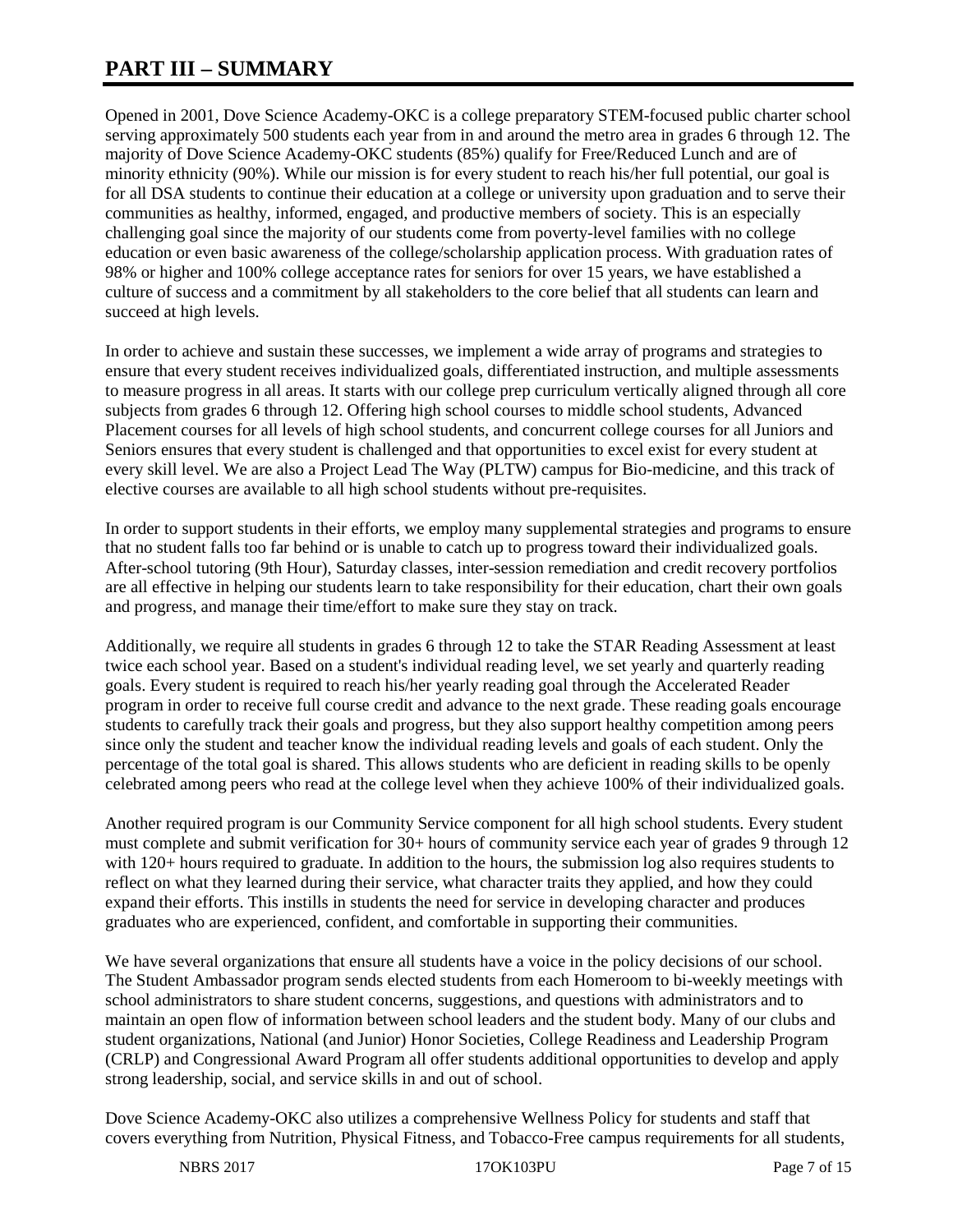staff, and visitors to anti-bullying training for students/parents/staff, Digital Citizenship, and suicide prevention. Our school has been repeatedly recognized for our efforts in these areas for going above and beyond the local, state, and federal requirements and suggested guidelines. Our students and staff take great pride in our Safe and Healthy Campus. Earlier this semester, Dove Science Academy-OKC was recognized as a State School of Character by character.org and is currently being considered for the National School of Character designation.

While these examples offer only a snapshot of our school and the graduates we strive to produce, they are all fully integrated core programs that directly contribute to our sustained levels of achievement since opening our doors in 2001.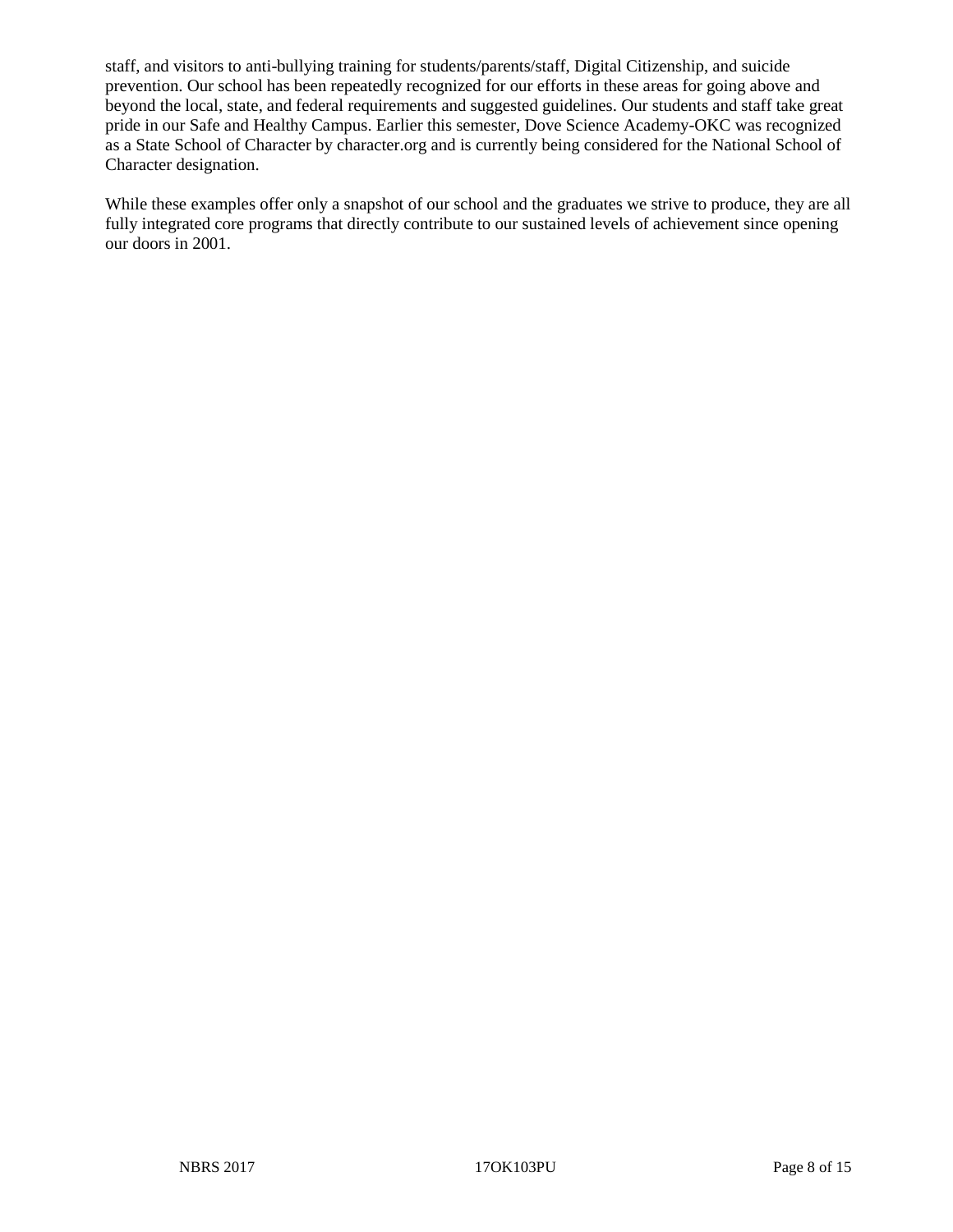### **1. Core Curriculum:**

In order to achieve the mission of our school, we have implemented a challenging college preparatory curriculum in all subjects with an enhanced focus on project-based learning in Science, Technology, Engineering, and Math, and mastery of strong academic writing skills in all subjects. Additionally, our character education and service learning components are integrated into every subject and grade to ensure students develop the skills, strategies, and character required to be lifelong learners and engaged members of society. As a public charter school sponsored by the Oklahoma City Public School District, we are also required to include the Oklahoma Academic Standards in our curriculum and prepare students for state assessments over these standards. Our core subject curricula are designed to encompass all required Oklahoma standards, a wide variety of content areas, college readiness skills, and college entrance exam preparation.

Our math curriculum is covers grades/courses 6th, 7th, 8th, Algebra 1, Geometry, Algebra 2, Pre-Calculus, ACT Math, Math Applications, College Algebra, and AP Calculus AB. Each math course curriculum is designed to support students' mathematical literacy in the following 7 Mathematical Actions and Processes: Conceptual Understanding, Procedural Fluency, Problem Solving, Mathematical Reasoning, Communicating Mathematically, Predicting/Modeling/Generalizing, and developing a Productive Mathematical Disposition in students.

Our science curriculum covers grades/courses 6th, 7th, 8th, Biology, Chemistry, Physics, Forensic Science, Environmental Science, Principles of Bio-medicine, Human Body Systems, Medical Interventions, Anatomy/Physiology, ACT Science, AP Biology, AP Chemistry, and AP Physics. Each science course curriculum is designed to support students' scientific literacy in the following Scientific Domains: Physical Science, Life Science, Earth/Space Science. Each Domain has a specific set of topics for each level course that fit within that Domain.

Our English curriculum covers grades/courses 6th, 7th, 8th, Intro to Literature, Cultural Lit, American Lit, British Lit, College Writing, Creative Writing, Poetry, Shakespeare, ACT Reading, ACT English, AP English Language & Composition, and AP English Literature & Composition. Each English course curriculum is designed to support students' reading/writing literacy in the following 8 standards: Speaking & Listening, Reading/Writing Process, Critical Reading/Writing, Vocabulary, Language, Research, Multimodal Literacies, and Independent Reading/Writing for Academic and Personal Growth.

Our Social Studies curriculum covers grades/courses World Geography-Western Hemisphere (6th), World Geography-Eastern Hemisphere (7th), US History 1754-1877 (8th), Oklahoma History, Geography, US History 1878-Present, World History, Government, Psychology, Sociology, Economics, Financial Literacy, European History, AP US History, AP Human Geography, and AP Government. Each Social Studies course curriculum is designed to support student mastery of the following Content, Process, and Literacy Standards: Reading/Writing-Key Ideas and Details, Reading/Writing-Craft and Structure, R/W-Integration of Knowledge and Ideas, R/W Text Types & Purposes, R/W-Production & Distribution, R/W-Research, R/W-Range of Writing, and Course-Specific Content Standards.

All middle school students have character education as a year long class. A significant portion of the Civic Engagement (CE) curriculum deals with civic engagement, good citizenship, and service learning. All high school students must complete 30+ hours of service each year in order to graduate. All staff are trained in effective implementation of CE into their subject curriculum and expected to document CE activities in their weekly lesson plans.

In addition to our Advanced Placement, Concurrent Enrollment, Bio-medicine courses, and mandatory ACT Prep course offerings, all seniors take a year-long College/Career Choice course with counselors. This course includes college visits, guest speakers from universities, college recruiters, financial aid advisers, scholarship applications, college applications, and tips for success during their freshman year of college.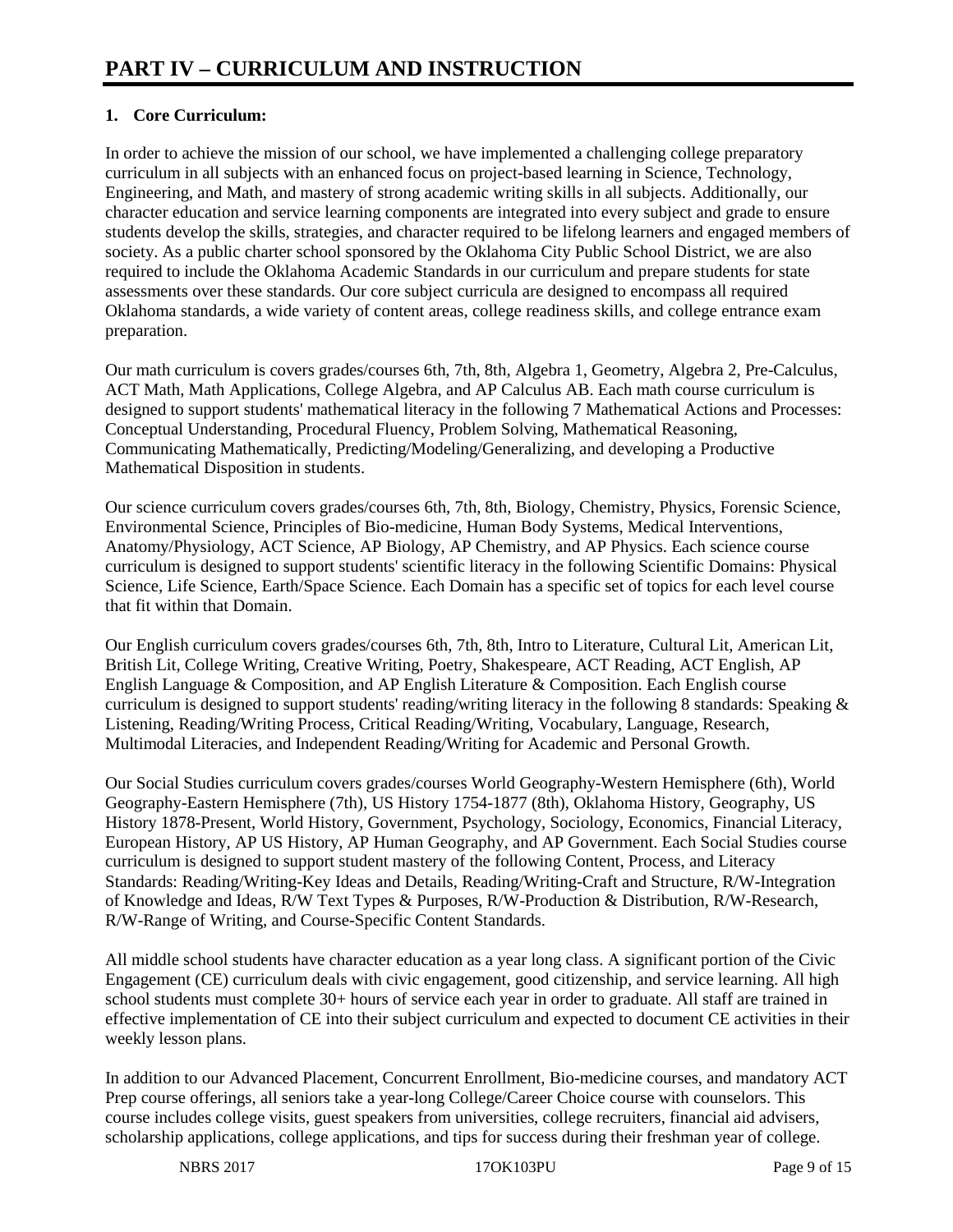#### **2. Other Curriculum Areas:**

A major component of our school's mission is that every student reach his/her fullest potential across a broad spectrum. We strive to produce well-rounded graduates with a variety of interests and abilities. Our non-core courses are no less rigorous or rewarding than our core curricula. Every non-core class is designed to offer students opportunities to apply what they learn to their lives and future goals. For example, journalism publishes a monthly school newsletter, art classes host auctions of student-created art pieces, music and drama perform at quarterly events, PE students set and track their own fitness goals with heart monitors and tracking software, and technology classes provides students with the skills and time to create required technology presentations for core classes.

Our Art curriculum covers grades/courses Music 6th, Music 7th, Music 8th, Music Appreciation, Music Theory, Drama 1, Drama 2, Art 6th, Art 7th, Art 8th, Intro to Art (9th), Art History, and AP Art History. All middle school students are required to take Art and/or Music each year. All high school students must have 1 full credit of Fine Arts. Our music courses teach students to read and write sheet music, basic piano skills, musical genres, music history, and rehearsed singing and dancing. Our Art courses cover a variety of art media, art history and cultural impact, pottery, sculpture, and art criticism. All Art and Music course curricula address the following 4 Standards: Responding, Connecting, Performing, and Creating.

Our PE/Health/Nutrition curriculum covers grades/courses/sports for PE 6th, PE 7th, PE 8th, PE 9th, PE 10th, Sports and Movement, Extended Exercise, Health, Intramural Sports, Varsity Boys/Girls Cross Country, Varsity Boys/Girls Soccer, and Junior Varsity Boys/Girls Soccer. All students in grades 6 through 10 take PE and Health. All high school students must have 1 additional full credit of a PE or Health elective. All students can participate in intramural sports, and all students can try out for Varsity or Junior Varsity sports by appropriate grade level. Additionally, we schedule mandatory health seminars, HIV prevention, Child Abuse Awareness, Suicide Prevention, and Vision Screenings for all students (unless parents contact the school to opt out and provide instruction for their child privately). All seniors receive CPR certification before graduation (school covers all expenses). Our school cafeteria provides healthy breakfasts and lunches that exceed the local, state, and federal requirements for Healthy Schools.

Our foreign language curriculum covers Spanish 6th, Spanish 7th, Spanish 8th, Spanish 1 (9th), Spanish 2 (10th), AP Spanish Language, AP Spanish Literature, Turkish 6th, Turkish 7th, Turkish 8th, Turkish 1 (9th), and Turkish 2 (10th). All middle school students receive foreign language instruction each year, and all high school students must have 2 full credits of the same language to graduate. We also host a multi-cultural fair and a Language Olympiad, which are both open to the public and regional schools. We schedule local, interstate, and international trips during field study days and school breaks for students to apply what they have learned in real-world settings.

Our technology curriculum covers Desktop Publishing, Web Mastering, Digital Graphics & Animation, and Pre-AP Computer Science. All middle school students receive a full year of technology instruction. All students have 3 course electives to choose from in grades 9-12. We also offer Robotics as an extra-curricular program for middle school FLL (First Lego League), for high school FTC (First Technology Challenge) and FRC (First Robotics Competition). Our Engineering Club is partnering with local engineering firms to build a solar car for the Solar Car Challenge competition in Dallas, Texas. Our science department has a 3D printer that students learn how to program and operate. Technology is integrated into every classroom through SMART boards, digital projectors, document cameras, 2 classroom sets of Chromebooks, laptops, and student computers. We also have 3 computer labs with a usage schedule that allows every class to have protected lab hours plus student access before and after school and during all lunches.

Our curriculum also covers elective courses of Humanities, Journalism, Yearbook, and Study Hall. As mentioned earlier, all middle school students also take Character education each year.

#### **3. Instructional Methods, Interventions, and Assessments:**

Dove Science Academy-OKC uses a wide array of instructional methods, interventions, and assessments depending on the subject and skill level of the students, but this is an overview of the methods we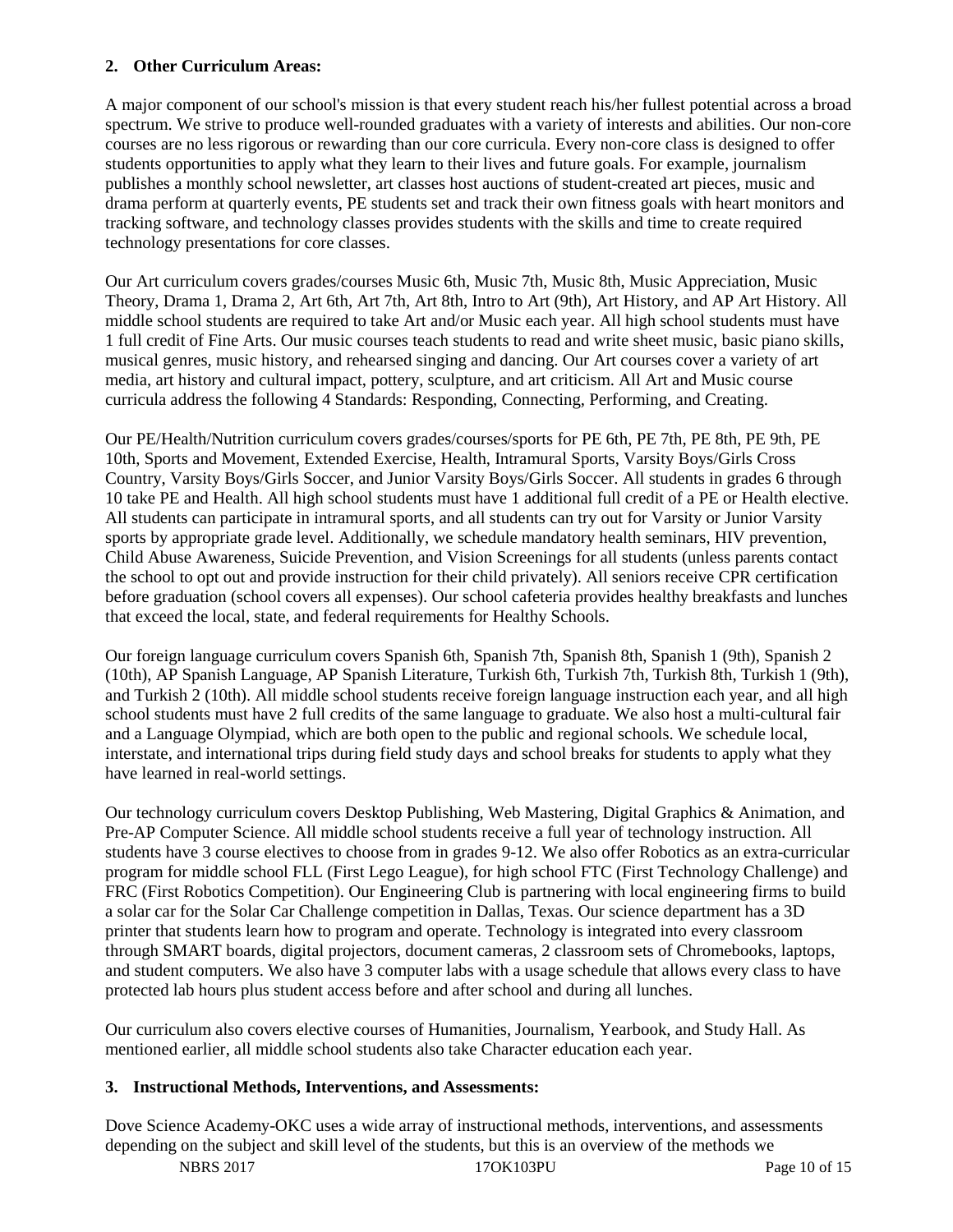consistently use at all levels.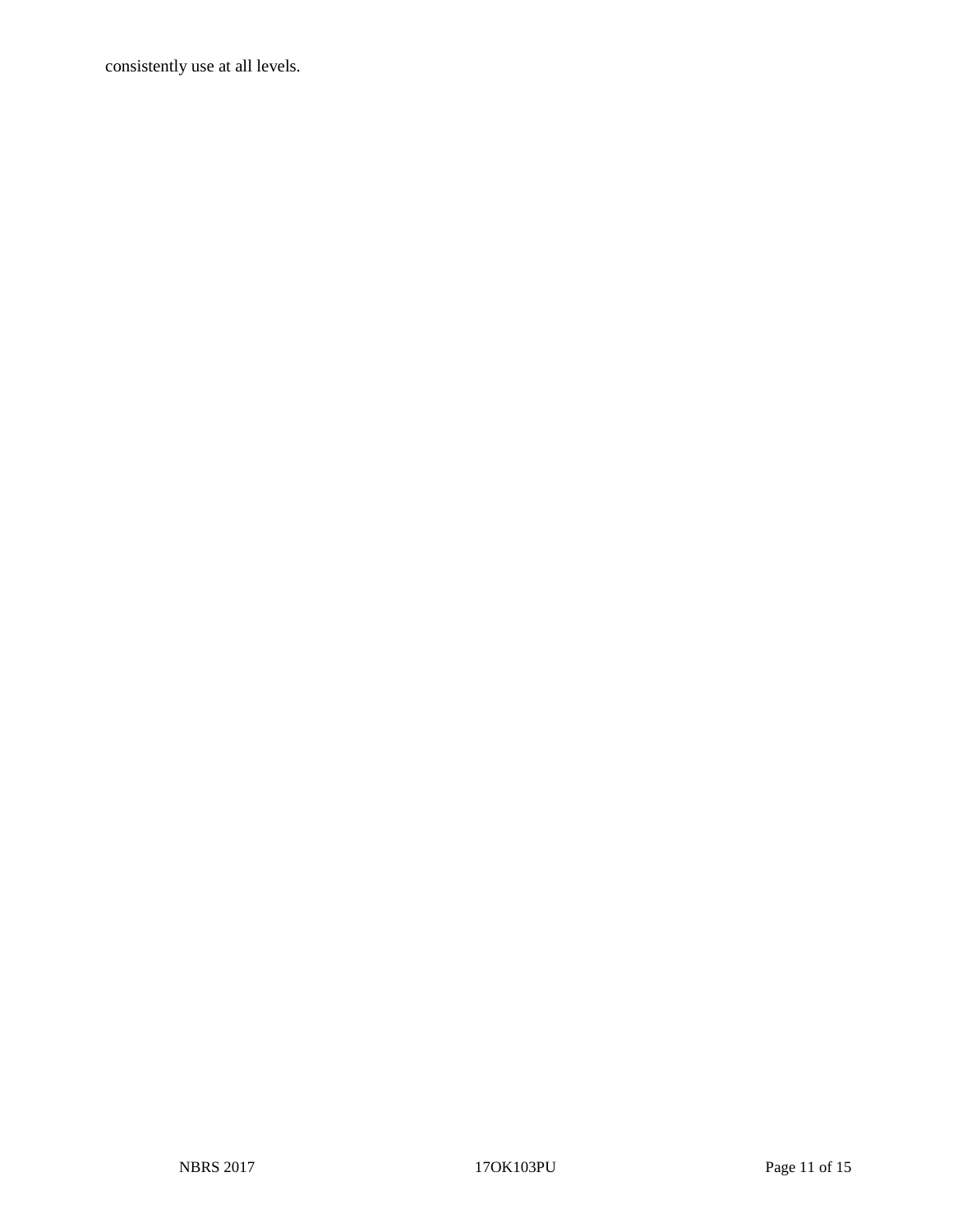#### **1. School Climate/Culture:**

It is crucial to our success that all students, staff, and parents feel they are part of a caring community with a culture of high expectations and collaboration. One of the most significant ways we accomplish this is through our HOME VISIT program. During the first quarter of the school year, our teachers and counselors will visit the homes of our students to meet their family, discuss individual goals, upcoming events, and ways the family can get involved at the school. This type of program is still rare in Oklahoma, but our staff, students, and their families have embraced it. Each year the number of families who decline to receive a visit decreases, and this year we visited over 90% of students' homes. The power of building strong positive relationships between school, student, and parent at the very beginning of the year and strengthening those bonds throughout the students' academic career is sadly underestimated in many schools, but we celebrate it at Dove Science Academy-OKC, and this program has become part of our culture.

When it comes to motivating our students, we place a strong emphasis on self-motivation and intrinsic rewards. Our school motto states that "every student has the potential for success intellectually, emotionally, socially and physically through their thoughts, words, and actions." We celebrate the achievements of the whole school rather than the individual whenever possible. We do have clear consequences agreed to by all stakeholders through our Student Handbook, Honor Codes, and Parent/School Compacts, but we also have many programs in place to teach good behavior and engagement through character and respect rather than just fear of discipline. Our Saturday Detention Character Workshops have students reflect on their lapse of character, ways to make amends and earn back trust/respect, and set goals for themselves to get/stay on track. Our "Charlie Bills" and Rocket Cafe incentive programs allow every staff member (including secretaries and custodians) to anonymously reward students for acts of observed good character. Students receive a brief description of the observed character trait and our "Charlie Bills" (Charlie is part of our mascot) to buy school supplies and healthy snacks from our Rocket Cafe during lunches. Another strong component of our school culture is our "DSA Pride Days" in which students and staff can wear any DSA club/sport/event shirt in place of their uniform shirt on certain event days (competitions, assemblies, testing, etc.). This allows the entire school to show support for our various extra-curricular efforts and also increase awareness of the students for the many opportunities for involvement we provide.

Academically, our students learn engagement and self-motivation through our Credit Recovery Portfolio Program. Students who fail a quarter have the opportunity to come to school during the quarterly break to work toward raising the failing grade, but students have the same chance to raise a passing grade as well. This is not required and students/parents aren't pressured to do so. If a student chooses not to participate, the grade locks and he/she must live with the consequences. This teaches students to make good choices during the grading period, sacrifice free time or even family vacations to repair the trouble they've caused themselves, or move forward to work to overcome the low grade. The result of this program is that our students are motivated to stay in good standing and/or to recover from mistakes on their own.

We make sure students, parents, and staff feel valued and supported by making sure all stakeholders have a voice in our school. Our Student Ambassador Program (mentioned earlier), Professional Learning Communities and Staff Committees, our Parent/Teacher Organization, and especially our Campus Improvement Committee all create an open flow of discussion and sharing of ideas among all stakeholders. Many schools boast "open door" policies for stakeholders, but it is another celebrated way of life at Dove Science Academy-OKC. Students, parents, teachers, and alumni visit at all hours of the school day with suggestions, concerns, or offering help in addressing the various new issues that arise each year. We have worked hard to create a caring community with a culture of success for all stakeholders over the past 15 years, and we do not take it for granted.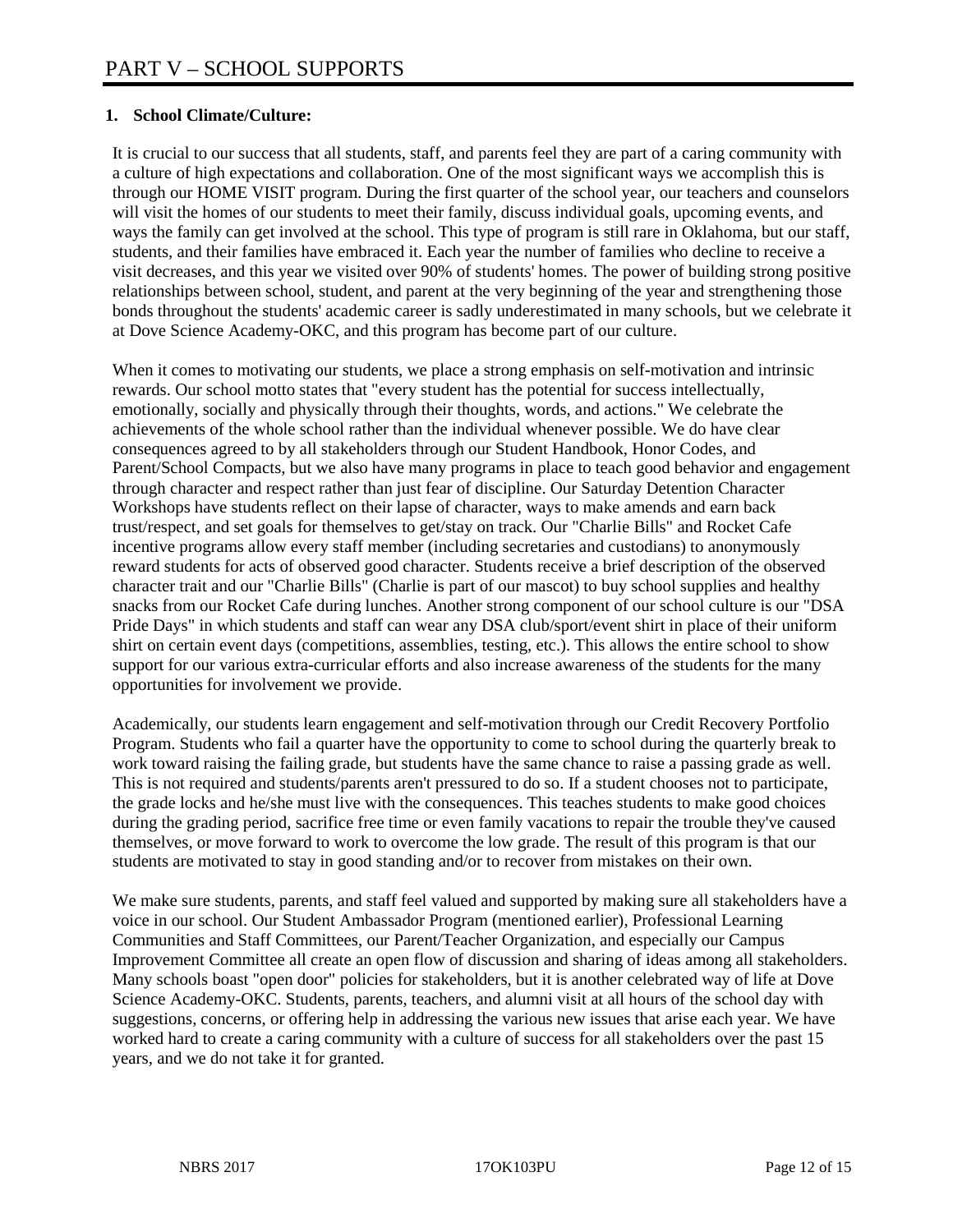#### **2. Engaging Families and Community:**

We strive constantly to engage our families and community members as full partners in our efforts to help students succeed and improve our school. Every student and parent signs a contract pledging to support the school's program and promising to volunteer 3+ hours each semester as a chaperone, driver, cleanup crew, guest speaker, or any skill or trade they feel will benefit the school. Our Home Visit Program (explained earlier) makes sure staff and parents meet in the student's home to discuss school programs, student goals, core values of the school, yearly character themes, and ways parents can help. To accommodate parents' busy schedules, we schedule our outreach programs during the day, in the evening, on weekends, and during school breaks, and our Parent/Teacher conferences are held during extended hours. We offer trainings on parenting, bullying prevention, college prep, financial aid, intersession camps, and we offer free adult ed classes to any family member or family friend on Saturdays to learn English, Spanish, Computers, as well as resume and interview skills. We also host Family Picnics each semester at a city park with games, live performances from students, and hot dog eating contests.

Steady communication is crucial to maintain these relationship. Staff emails and cell phone numbers are listed in course syllabuses and available from the main office. We use email groups, "ALL CALL" and "Text Blast" school messenger programs along with social media outlets to keep information flowing. Monthly PTO meetings are scheduled around student performances with door prizes to encourage attendance. Our school newspaper and monthly character newsletters are distributed to homes and a current progress report goes out every other Thursday.

Community luncheons and breakfasts are held monthly to discuss new ways our students and staff can support the community. Local businesses are invited to request any help from clubs and student groups that we can provide. Some of these businesses sponsor scholarships, provide internships, and hire students (and even parents). We host a Career Day every spring where businesses and professionals spend the whole day at our school teaching students what it is they do and the path to do it.

#### **3. Professional Development:**

It is our belief that education is a never-ending lifelong pursuit. We work hard to instill this concept in our students and their families, and we model this belief as staff for our students. We start with the common professional development sessions for all staff. During a 1 week session each summer before school starts, the entire teaching staff, support staff, and admin team attend training sessions together that cover all shared expectations and school-wide programs. Classroom management, instruction methods, period pacing, Safety Net Program, OKA+ Arts Integration, Accelerated Reader, Turn-It-In.com, character education, special education, differentiated instruction, and our teacher evaluation and support program (Marzano's) are always covered during this week along with all school policies, procedures, programs, clubs, sports, and events. Even if a teacher is not responsible for these areas, our entire staff learns about them so we are unified and working together to support our colleagues and motivate students.

All staff (even new hires) are responsible for at least 1 additional week of professional development during the summer break. This PD must be approved by admin, but the teachers are expected to explain why they will benefit from the specific training and how the school will benefit in turn. Approved professional developments are paid for by the school with mileage reimbursements. Upon completion, the teacher is further expected to review the training and content with his/her department and, when relevant, with the entire staff. Administrators and support staff are also required to find PD opportunities that will strengthen a specific aspect of their professional endeavors. Oklahoma covers the costs of College Board Pre-AP and Advanced Placement conferences, and all teachers are encouraged to attend these PDs during summer months to keep the quality of instruction at the highest levels. All PLTW Bio-Medical teachers must attend a 2-week certification training for each course they teach.

Additionally, teachers are required to attend at least 1 weekend PD each semester of the year. These weekend PD sessions (or weekdays when necessary) are selected by admin based on each teacher's areas in need of improvement. We do not randomly send staff to generic PD sessions. During our teacher evaluations and post-eval meetings, we discuss strengths and weaknesses with the teacher and discuss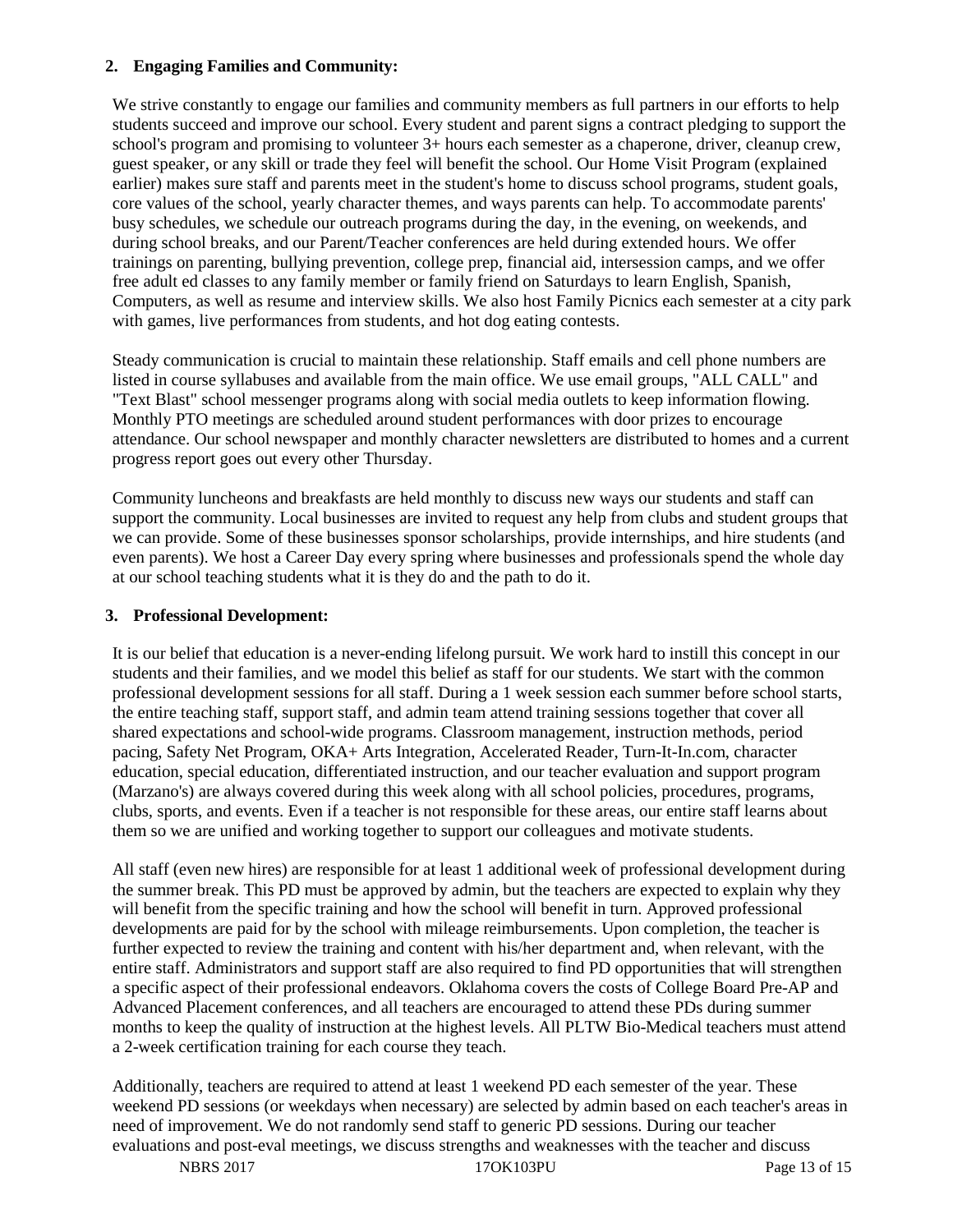specific training available to address these focus points. The teacher's self-reflection and honest opinion is crucial in these meetings to identify what can be self-improved and what would require outside instruction. For example, if a teacher spends too much time lecturing and is struggling to keep students engaged, we would send them to a POGIL workshop (Process Oriented Guided Inquiry Learning) to learn effective ways to incorporate more student-guided learning and small group activities. If a teacher does not assign enough writing assignments, we might send him/her to the Writing Lab at a nearby university who partners with us on professional development for our teachers and their education students. This ongoing and collaborative approach to professional development keeps our school evolving and improving the education and character development we provide for our students.

#### **4. School Leadership:**

Dove Science Academy-OKC models a shared leadership among administrators, teachers, students, and parents whenever possible. Our philosophy is lead by example, share ideas for improvement, and listen to the ideas of others. We follow a fairly basic leadership structure. Our students report to teachers, teachers report to department heads, department heads report to the admin team of the Deans of Discipline and Academics, Counselors, and Principal. The admin team consults committees of students, parents, and teachers to reach a final decision. The principal then reports to the superintendent and central office who, in turn, report to the school board. We also report to Oklahoma City Public Schools, Oklahoma State Department of Education, and USDE since our charter is sponsored by Oklahoma City Public Schools in the state of Oklahoma, and we are responsible for all local, state, and federal requirements of all public schools. Although we follow this traditional structure, our school leadership encourages all stakeholders to take an active role and voice in school leadership and improvement. The structure is not meant to be a "chain of command" that must be followed at all times. Students go directly to the principal with suggestions, teachers are welcome at the central office to meet with directors and the superintendent, and parents are urged to visit the school at any time with concerns, questions, and suggestions for improvement.

As Principal, my philosophy is to lead by example. Many of the school's programs were in place before I took this position, but I always look for ways to strengthen or expand the parts that are working while revising or replacing the parts that aren't. During the Principal Leadership Academy intensive training program, I met and worked with principals from around the state teaching and learning best practices in a variety of school issues with a strong focus on student engagement and character development. Shared Leadership is another philosophy I believe in. I always try to include representatives from all stakeholders on all committees, and I encourage all staff, students, parents, and community members to seek out opportunities to lead and collaborate on efforts to improve our school.

After the principal is our admin team. These men and women are always visible and available and each also teaches classes. All character education courses are taught by administrators. They model the behaviors that teachers and students are expected to emulate. Through classroom visits and observations, they demonstrate an understanding and commitment to the school's mission, core values, character themes, and shared expectations for our students. All admin truly follow an "open door" policy and make time for students, staff, parents, and guests without appointments. Furthermore, they genuinely listen to concerns and ideas with the common goal of doing what is best for the kids and the school.